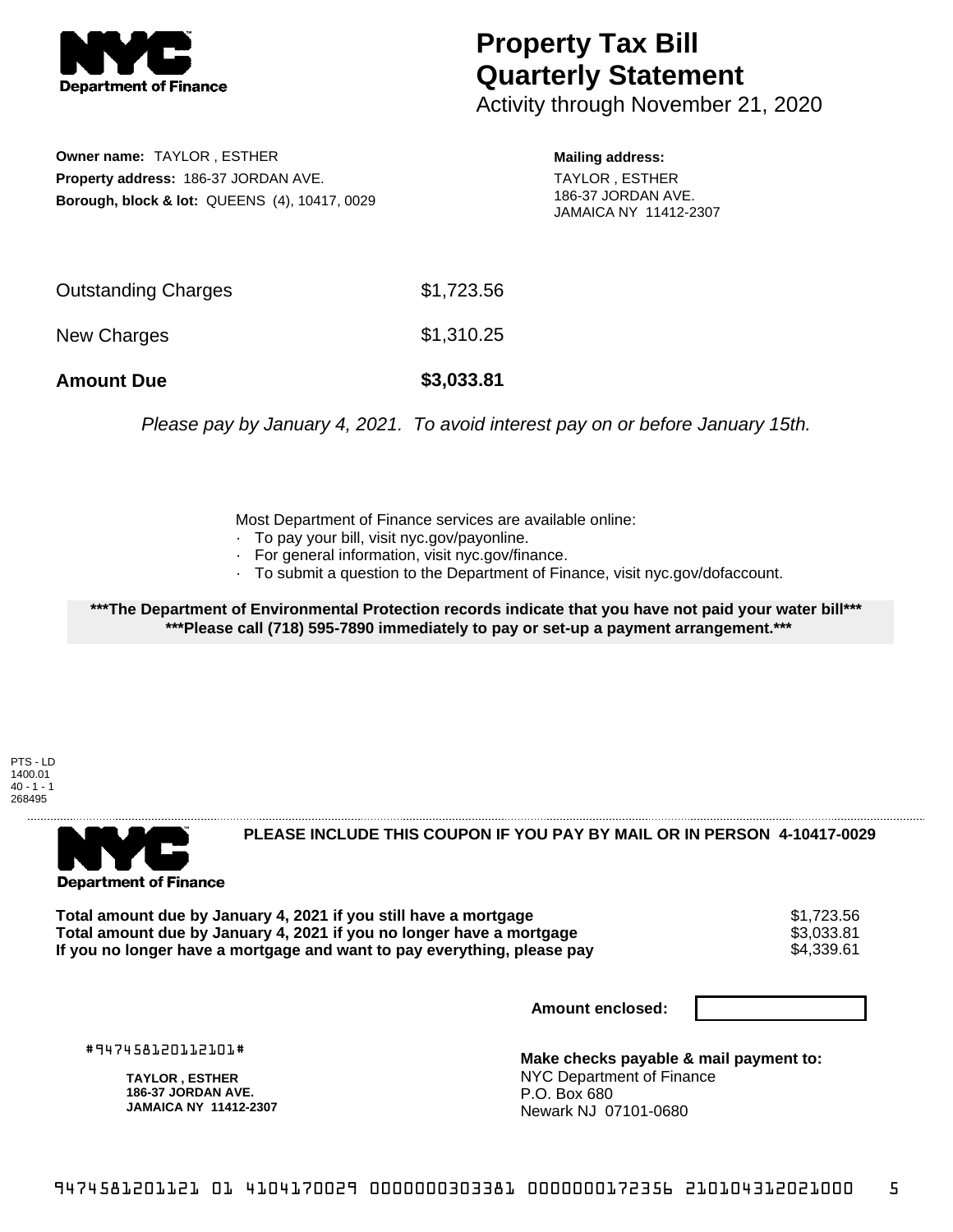

| <b>Billing Summary</b>                                                     | <b>Activity Date Due Date</b> |                     | <b>Amount</b> |
|----------------------------------------------------------------------------|-------------------------------|---------------------|---------------|
| Outstanding charges including interest and payments                        |                               |                     | \$1,723.56    |
| <b>Finance-Property Tax</b>                                                |                               | 01/01/2021          | \$1,325.53    |
| Adopted Tax Rate                                                           |                               |                     | $$-15.28$     |
| <b>Total amount due</b>                                                    |                               |                     | \$3,033.81    |
| <b>Tax Year Charges Remaining</b>                                          | <b>Activity Date</b>          | <b>Due Date</b>     | Amount        |
| <b>Finance-Property Tax</b>                                                |                               | 04/01/2021          | \$1,325.53    |
| <b>Adopted Tax Rate</b>                                                    |                               |                     | $$-15.28$     |
| Total tax year charges remaining                                           |                               |                     | \$1,310.25    |
| If you pay everything you owe by January 4, 2021, you would save:          |                               |                     | \$4.45        |
| How We Calculated Your Property Tax For July 1, 2020 Through June 30, 2021 |                               |                     |               |
|                                                                            |                               | Overall             |               |
| Tax class 1 - Small Home, Less Than 4 Families                             |                               | <b>Tax Rate</b>     |               |
| Original tax rate billed                                                   |                               | 21.1670%            |               |
| New Tax rate                                                               |                               | 21.0450%            |               |
| <b>Estimated Market Value \$515,000</b>                                    |                               |                     |               |
|                                                                            |                               |                     | <b>Taxes</b>  |
| <b>Billable Assessed Value</b>                                             |                               | \$25,049            |               |
| <b>Taxable Value</b>                                                       |                               | \$25,049 x 21.0450% |               |
| <b>Tax Before Abatements and STAR</b>                                      |                               | \$5,271.56          | \$5,271.56    |
| Annual property tax                                                        |                               |                     | \$5,271.56    |
| Original property tax billed in June 2020                                  |                               |                     | \$5,302.12    |
| Change In Property Tax Bill Based On New Tax Rate                          |                               |                     | $$-30.56$     |

Please call 311 to speak to a representative to make a property tax payment by telephone.

For information about the interest rate charged on late payments, visit nyc.gov/taxbill.

## **Home banking payment instructions:**

- 1. **Log** into your bank or online bill pay website.
- 2. **Add** the new payee: NYC DOF Property Tax. Enter your account number, which is your boro, block and lot, as it appears here: 4-10417-0029 . You may also need to enter the address for the Department of Finance. The address is P.O. Box 680, Newark NJ 07101-0680.
- 3. **Schedule** your online payment using your checking or savings account.

## **Did Your Mailing Address Change?**

If so, please visit us at **nyc.gov/changemailingaddress** or call **311.**

When you provide a check as payment, you authorize us either to use information from your check to make a one-time electronic fund transfer from your account or to process the payment as a check transaction.